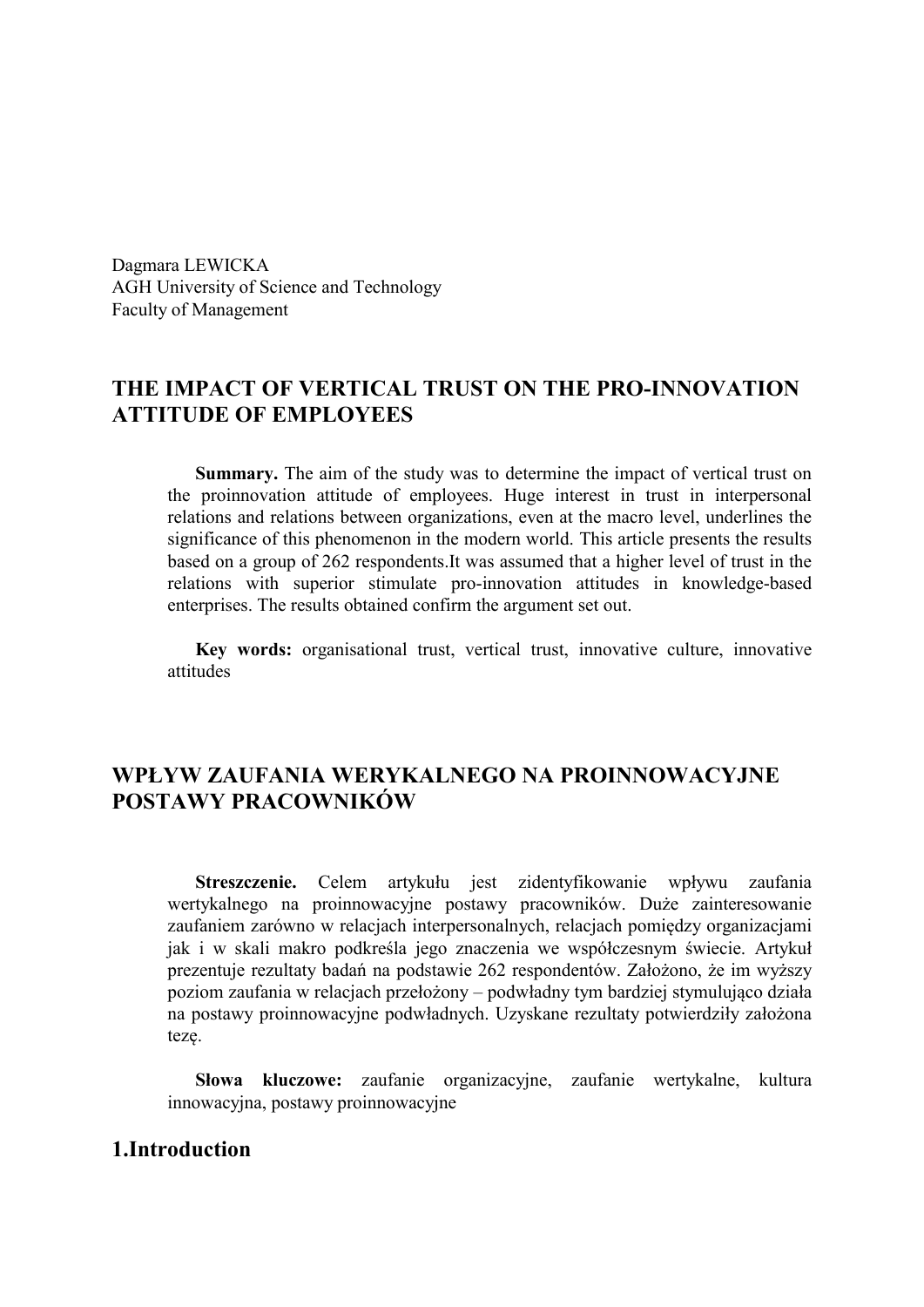Trust is the foundation of all business relationships. When there is a necessity to take an action, despite uncertainty and risk, trust becomes the key strategy of handling the uncertainty and impossibility of controlling the future. Trust means a belief in particular actions or properties of a subject being trusted, "a bet on uncertain future actions of other people" (Sztompka 2007 p. 69).The notion of trust is defined in the context of many disciplines, such as: economy, organization and management theory, sociology, political sciences, and psychology. It is a multidimensional construct which involves interpersonal trust (Gomez, Rosen 2001), trust between organizations, the so-called interorganizational trust (Joseph, Winston 2005) political trust (Hetherington 1998), social trust (Oxendine et al.2003), and intra-organizational trust in co-workers – the so-called horizontal trust (Holton 2001), trust between supervisors and subordinates – the so-called vertical trust (Dirks, T. K., Ferrin2002 as well as trust in organizations (Shockley-Zalabak et al.2000).

According to the definition of Zaheer et al. (1998), trust is an expectation that a partner is a reliable person who fulfills obligations in a predictable way and acts honestly in the face of various situations. Similarly, Whitener et al. (1998) emphasize the aspects of expectation and confidence that a partner will act in common interest; it is connected with a certain level of dependence and risk concerning this behavior. As Tzafrir and Eitam-Meilik (2005) claim, trust is willingness to invest one's efforts in relations with others which results from positive expectations being a consequence of previous mutual interactions. Meyer at al. (1995) highlight the aspect of voluntary dependence which underlies trust. The same is claimed by Grudzewski et al.(2009) who show that trust is a conviction on the basis of which unit A agrees to be dependent on unit B (person, object, organization) in a given situation and has a sense of relative security, even though negative consequences are possible. In literature, trust is encapsulated as: a set of specific expectations towards a partner, agreement to be in a relation of interdependence or dependence, a bridge between past and future experiences, a dynamic and temporary value which is developing or may be lost. Trust is closely connected with a wider context of social capital. Putnam (2000, p. 258) emphasizes that trust is its basic component and defines social capital as "such features of society as trust, norms and links which may increase efficiency of a society by means of facilitating coordinated activities". The significance of trust for success of organizations is essential, both from the internal and external perspectives of the organizations. At present "organizations are not built on power, but on trust" (Drucker 1999, p. 65). The company's standing mainly consists of immaterial elements based on trust (reputation, goodwill), the so-called credibility or trust capital(McElroy 2002). The growth in the significance of trust in business relations is connected with a wider access to information concerning products and services, a bigger possibility of choice, and faster and cheaper communication with rival companies. Due to its properties, trust may create a constant competitive advantage in organizations based on knowledge. The atmosphere of trust is an additional value and a key factor in information flow and knowledge management (Wang, Rubenstein- Montano 2003), allows for controlling hidden knowledge which cannot be controlled by formal mechanisms because of its uniqueness and small codification. It also stimulates the processes of knowledge-sharing (Loon Hoe 2007) as well as processes of learning through triggering social relations that are informal communication channels. Research confirmed (Herting 2002) a statistically significant correlation between trust and organizational innovation. Moreover, the research shows that managers who show big trust in their employees, at the same time invest in them more willingly, encourage them to develop and promote them as well as involve employees more often into the process of management (Tzafrir, Eitam-Meilik 2005).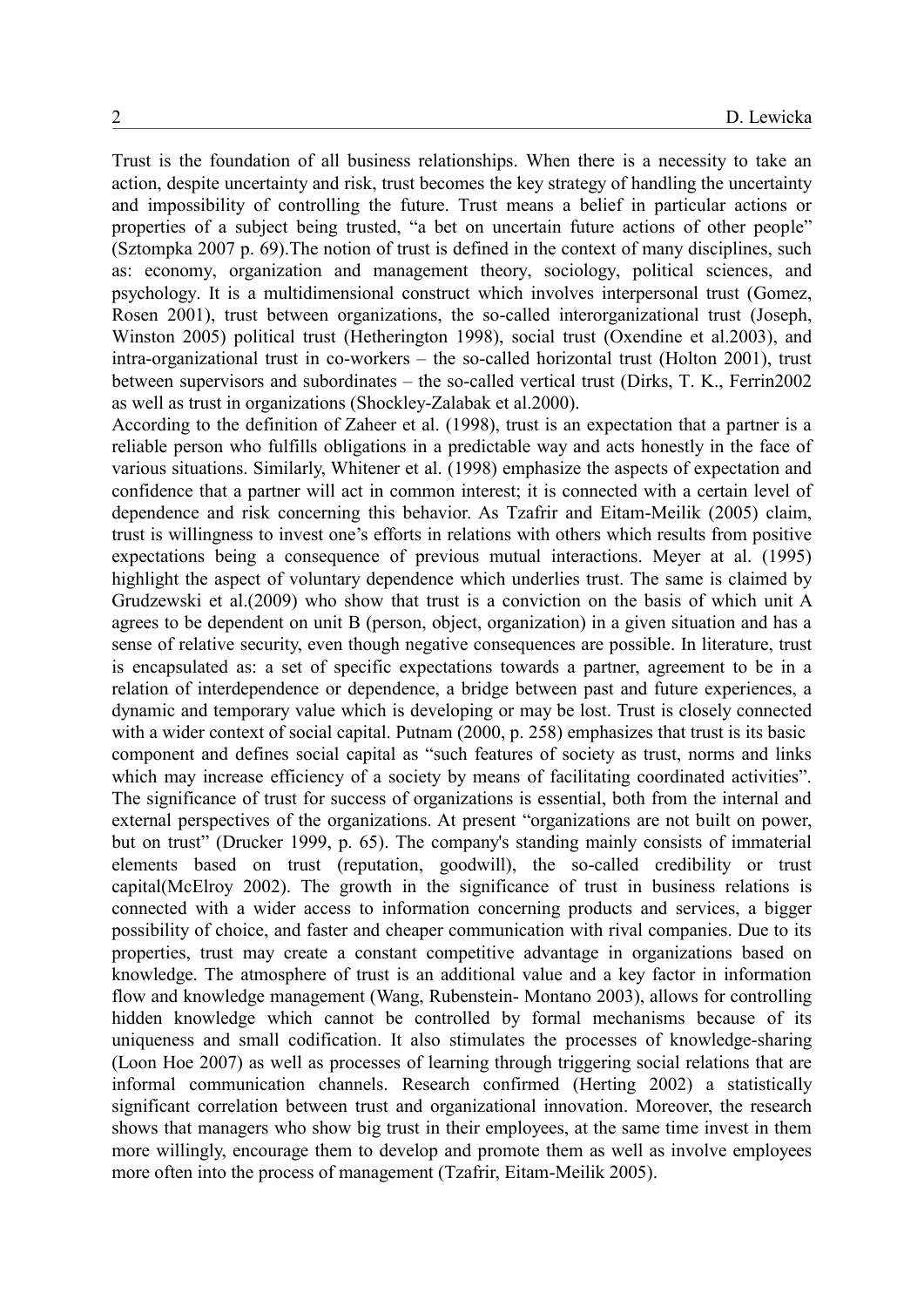Trust-based cooperation makes it possible to trigger creativity, generate innovative solutions but also successfully implement innovations (Paliszkiewicz 2011). Moreover, trust reduces transactional costs as long-term business partners do not need to control each other or sign detailed contracts any more. It has a particular impact on reducing the ex-post transactional costs, that is, the costs of monitoring and enforcement (Williamson 1985)Trust of clients, employees or suppliers lowers the costs of winning them over.

## **2. The purpose and method of the research**

The main objective of the research was to find out whether and how trust on the part of supervisors influences the proinnovative attitudes of employees. The objective required empirical examination in the form of a survey among workers employed in knowledge-based enterprises. The respondents were asked to answer five groups of questions including demographic ones. Three of them referred to level of trust in: the whole organisation, supervisors and co-workers. Each kind of trust was examined using the scale prepared on the basis of Trust Assessment Scale verified by Wichita State University and Tzafrir and Dolan's trust scale (Tzafrir and Gur, 2007). Each scale has been adjusted to the Polish conditions and included the following dimensions: ability, benevolence, and integrity. It could also be reasonably suggested that studies applying the same theoretical approach should share at least common conceptualisation and components of trust, although measurement may differ according to the context (i.e., industry, vertical or horizontal relationship type). All items are fashioned in a five-point Likert format, with a combination of positively and negatively worded questions.

259 people participated in the research, 63% of which were women and 37% men. The most numerous group – 41% – comprised people aged 25-35, 31% were people aged 36-45, and 18% were respondents over 45 years. As regards education, most informants (55%) completed higher education, 39% – secondary education and only 5% – lower than secondary. Most informants worked in dolnoslaskie voivodship (49%) whereas 32% – in malopolskie voivodship. 61% of respondents lived in municipalities with a population of up to 50 thousand residents, cities with a population between 50 and 500 thousand were inhabited by 25% of informants, and the remaining ones lived in big cities with 500 thousand residents and more. The majority of those surveyed had employment contracts for an indefinite period of time, while 355 for a definite time. Others had contracts of a different type, e.g. temporary work, part-time work or probationary employment contracts. A large majority of those questioned were employed in the services and industrial sectors, 54% and 45%, respectively. Most of the participating employees had seniority below 3 years (42%), seniority of 9-13 years was declared by 18% of informants, whereas the remaining ones had seniority above 14 years. In the vast majority of cases, the companies in which the informants are employed represent the private sector (87%), other are public sector or self-government administration companies. As much as 50% of the enterprises which took part in the research are well present on the market for over 15 years. 19% of the enterprises examined are small entities,  $20\%$  – entities which employ 50-200 people,  $28\%$  – entities with 201-500 workers, and 33% – companies with more than 500 employees. The business entities which participated in the research were selected in such a way as to show sector diversity and diversity by size and length of operation on the market.

The following statistical methods were applied in the research: Chi-Square Test of Independence, Mann-Whitney's U test, Kruskal-Wallis's multiple (both-sided) comparison test.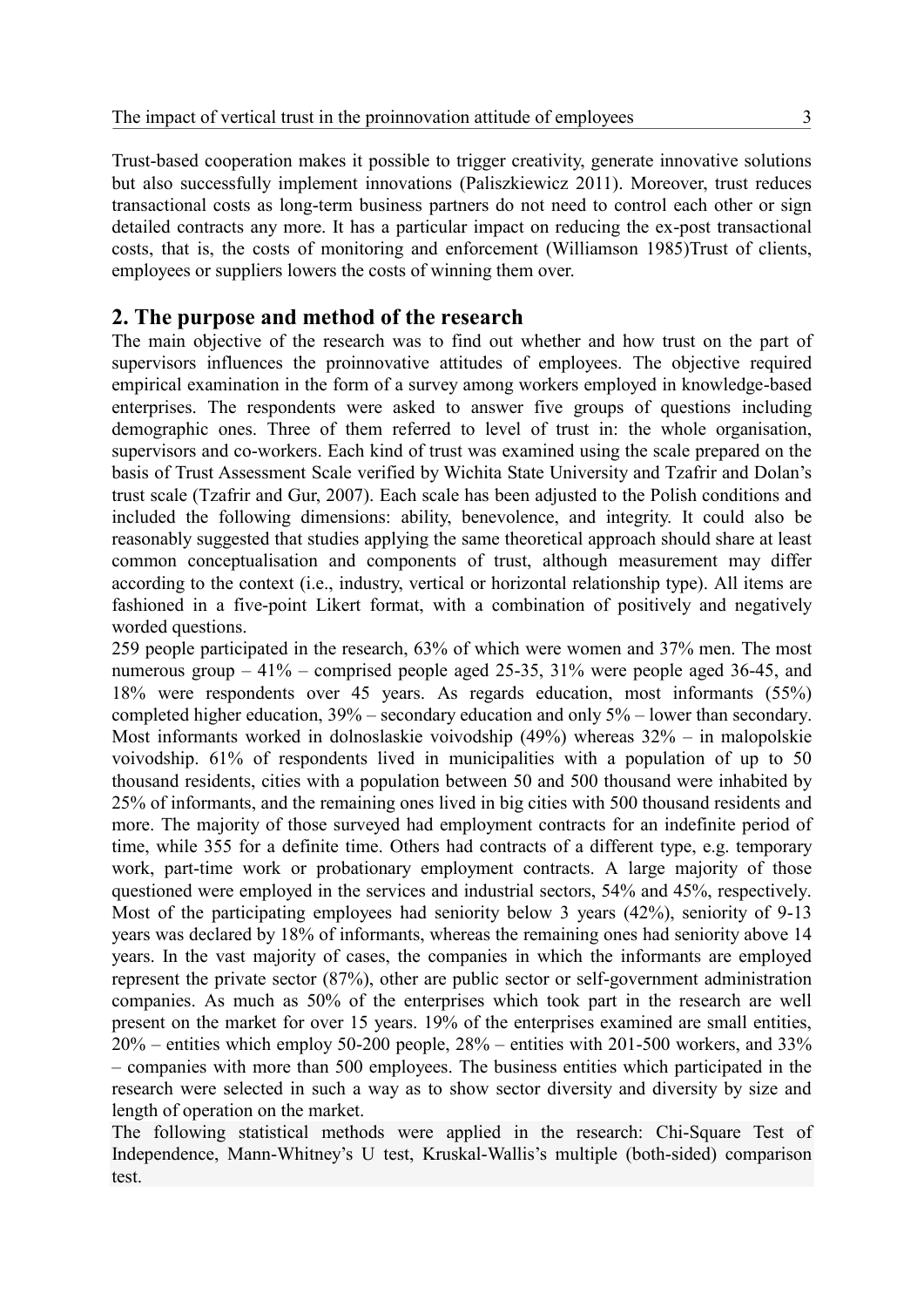# **3.Empirical research results**

The level of trust in individual dimensions was researched in two ways. At first, the informants participated in a scale-based test. The scale measured general trust in three dimensions and involved from 14 to 24 statements. Next the respondents again determined their own general attitude within the area of a given dimension of trust, this time by means of only one question. It turns out that the respondents rated highest the trust in the supervisorsubordinate relation, vertical trust (mean: 3.78) as well as in relations between workers, horizontal trust (mean: 3.76). Institutional trust was graded lowest (mean: 3.46).

### **3.1.Vertical trust**

The tables below present Spearman's rank correlation analysis results  $(R)^1$  that verify which of the assessed statements are most connected with the total mean in individual areas. The higher the correlation coefficient is, the greater impact an individual question has on the general coefficient. It needs to be noted though that almost all coefficients were very high and statistically important. It means that almost all studied aspects have an influence on the general level of trust in the given area.

Table1

| Statements concerning vertical trust                                                                          | R    | $t(N-2)$ |
|---------------------------------------------------------------------------------------------------------------|------|----------|
| 1. In my organization, there is an atmosphere of true mutual trust between employees and managers.            | 0.72 | 16.4     |
| 2. My boss is a competent and skilled team manager.                                                           | 0.74 | 17.7     |
| 3. I think that my supervisor takes good decisions.                                                           | 0.79 | 20.7     |
| 4. If I had a problem with anything concerning my work, I could safely talk to my supervisors about my fears. | 0.73 | 17.1     |
| 5. My supervisor is a moral authority for me.                                                                 | 0.75 | 18.3     |
| 6. I think that my boss is fair about employees.                                                              | 0.80 | 21.3     |
| 7. My boss has well-developed interpersonal skills.                                                           | 0.77 | 19.1     |
| 8. My boss openly talks with me about matters which are important for me.                                     | 0.70 | 15.8     |
| 9. My boss in interested in my needs and problems, if they arise.                                             | 0.77 | 19.0     |
| 10. Generally speaking, my boss keeps his/her word.                                                           | 0.71 | 16.0     |
| 11. Everyday business meetings with my boss are a pleasant experience.                                        | 0.79 | 19.3     |

Table of statements which determine trust in supervisor-subordinate relation

Source: Author's own study

<u>.</u>

<sup>&</sup>lt;sup>1</sup> Spearman's rank correlation – a rank correlation which takes values from an interval [-1, 1]. The higher value of the correlation, the greater dependence there is between variables. If the value is close to 0, then there is no dependence between the variables. In some cases, the correlation coefficient is interpreted; so if the correlation coefficient is:

smaller than 0.2, there is practically no relationship between variables

 $\bullet$  0.2 – 0.4 – explicit dependence, but low

0.4 – 0.7 – moderate dependence

 $\bullet$  0.7 – 0.9 – significant dependence

above 0.9 – very high dependence.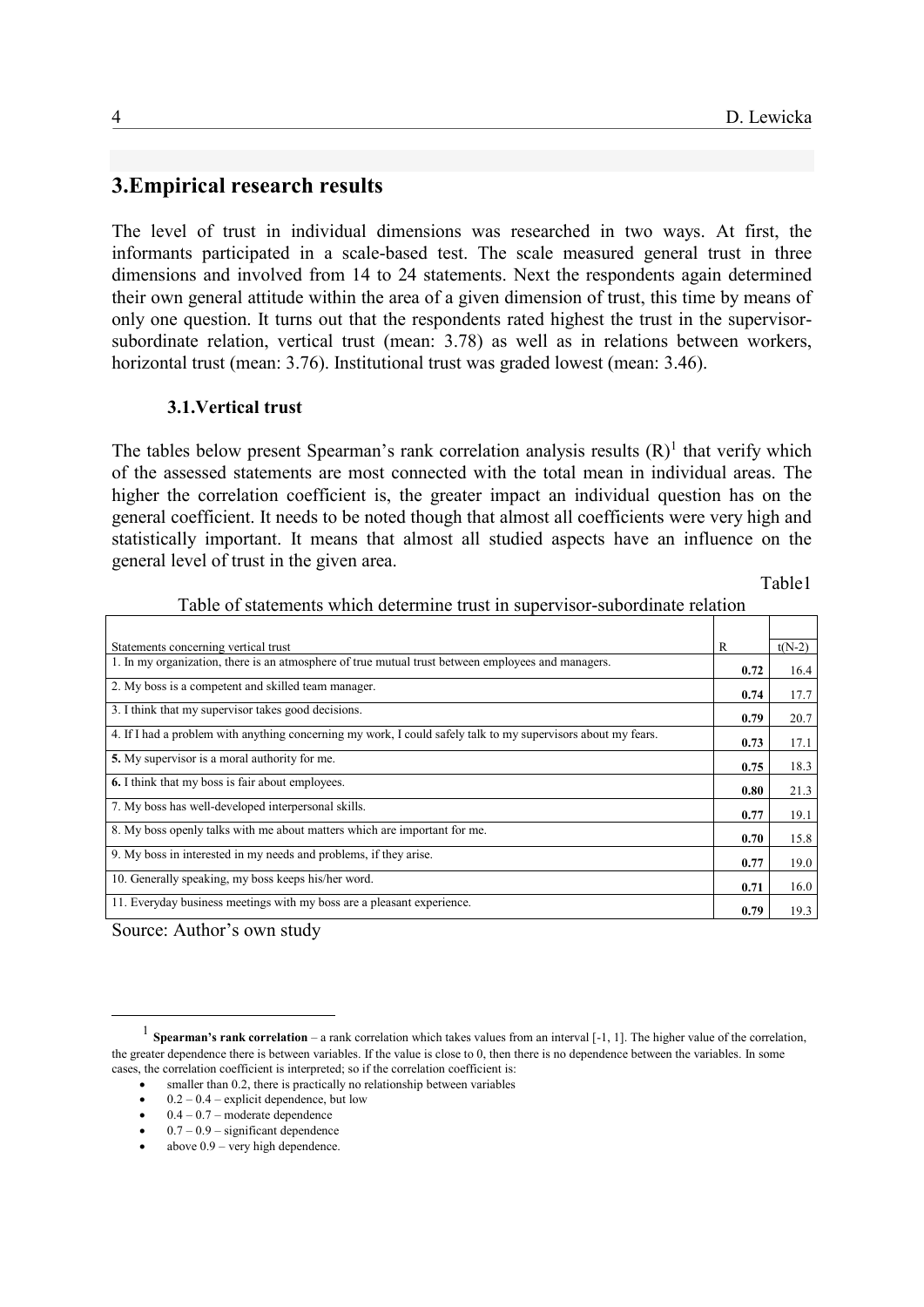Trust of employees in their managers is influenced by such factors as the sense of fair rewarding, belief about manager's competences and manager's interest in employee's problems. The results show that apart from the above-mentioned interpersonal and relational trust, there are also other types of trust that matter in the supervisor-subordinate relation; these are:

- trust based on norms, values (Lane 2000)and a conviction that a confidant who has greater power observes social obligations,
- competence trust related to a tendency to keep one's word (Sako 2006),
- trust based on knowledge which develops thanks to previous interactions and guarantees communication combined with an exchange of needs, preferences and opinions (Lewicki, Bunker 1996),
- trust based on passion (McAllister 1995) conditioned by reciprocated emotional bonds.

The questions referring to vertical trust were grouped together and the areas which provided for concise information were selected. These were:

- generalized trust in management a conviction that supervisors can be trusted as they act in good interests of employees,
- fulfilling the obligation of managers to provide information to employees,
- professional competence,
- interpersonal competence,
- mutual relations (whether a supervisor is liked),
- loyalty towards a supervisor.

It turns out that within the scope of the area concerned, the informants assessed their loyalty towards supervisors highest (mean: 4.29). It seems though that the high result may be partially dependent on the aspiration (quite often a subconscious one) for maintaining a high level of self-assessment. The area of professional competence of supervisors (3.88) was assessed considerably lower; while the following areas obtained the highest rates: generalized trust in management (3.79), interpersonal competence (3.73), fulfilling the information obligation towards employees (3.68), and mutual relations (3.67).

The analysis of statistical dependences within the area of factors concerned shows that, statistically, men more often declare higher generalized trust in management (p=0,0042) and they like their supervisors more  $(p=0.0042)$ . Statistically, the information obligations are significantly lower assessed by staff employed under employment contracts (both for a definite and indefinite period) than staff employed under other types of contracts (which do not bind employees with a company so much). It seems to be an effect of higher expectations of employees strongly bound with a company who are probably more engaged in comparison to those whose contracts do not bind them with the company to such an extent  $(p=0.0464)$ . The generalized trust in management is evaluated higher by employees from the agricultural as well as service and commercial sectors, and it is lower by staff from the industrial sector (0.0013). The supervisor's competence is assessed highest in the service and commercial sector, slightly lower - in the industrial sector, and lowest - in the agricultural sector (p=0.0020). Interpersonal competence is rated highest by employees from the agricultural sector, and lowest – from the industrial sector ( $p=0.0397$ ). Similarly, workers from the service and commercial as well as agricultural sectors more often declare that they like their supervisors than employees from the industrial sector. The length of operation of a company has an impact on all the aspects of trust in supervisors. It transpires that it is highest in companies with up to 5-year experience in operation and then it decreases but reveals an upward tendency in the case of companies which are on the market for more than 15 years.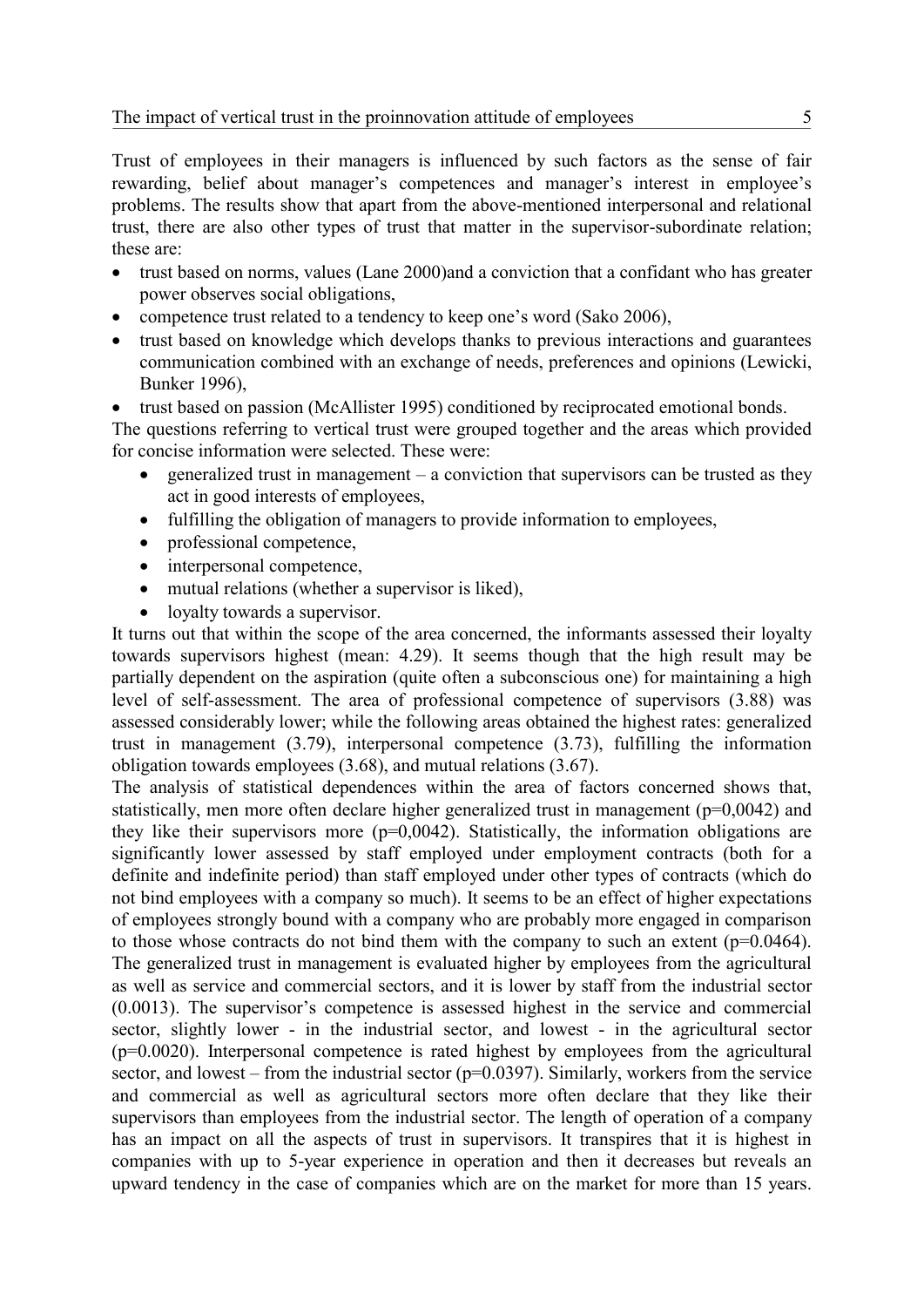Could it result from a crisis of trust between the 5th and 15th year of operation of a company? Unfortunately, the results do not provide the answer. Still, it needs further research. It also appears that the smaller a company is, the greater trust is placed in it. Trust is decreasing along with the increasing size of a company. This regularity concerns the generalized trust in management ( $p=0.0000$ ), interpersonal trust ( $p=0.0000$ ) and the declaration of sympathy towards supervisors (p=0.0014).

### **3.2.Innovative climate**

Innovation of enterprises is connected with a specific corporate culture. It is assigned a series of formal and structural features such as: hierarchy, degree of formality, procedures, specific behaviour of organisation members, which reflect their convictions, values, attitudes, and impressions concerning corporate reality. The elements of an innovative corporate culture mainly involve: transparent communication concerning the value of innovation, rewarding and supporting innovation, free access to knowledge and sharing knowledge, free information circulation, team work, freedom of action, trust in employees, triggering involvement and participation, as well as organisational support for innovative activities. It was assumed that an innovative climate is a prerequisite for shaping proinnovative attitudes. An innovative climate is a sort of external layer of the corporate culture which is clearly perceived by employees as it influences their behaviour and decisions. The climate of trust is considered by some authors as one of the dimensions of organizational climate (Spitzer 2007), indicating that clearly affects the behavior of members of the organization.

This research presents a relatively low evaluation of the innovative climate – mean: 3.47. The next step involved answering the question of which statements influenced the result most profoundly, that is, which of them showed whether the innovative climate was present in a company or not. Table 2 below presents the results obtained.

Table 2

Factors which strongly influence a conviction that the innovative climate is present in a company.

| Statements concerning the innovative culture |                                                                                                                                        |      |      |  |
|----------------------------------------------|----------------------------------------------------------------------------------------------------------------------------------------|------|------|--|
| 1.                                           | My company has consistent developmental goals of innovative enterprises which are known to employees.                                  | 0.72 | 15.6 |  |
| 2.                                           | Innovations are a key value in my company.                                                                                             | 0.70 | 14.7 |  |
| 3 <sub>1</sub>                               | In my company, the resources are transferred to innovative activities as required.                                                     | 0.74 | 16.5 |  |
| 4.                                           | My company transforms ideas into profitable enterprises.                                                                               | 0.72 | 15.7 |  |
| 5.                                           | My company provides free access to information and knowledge.                                                                          | 0.73 | 16.2 |  |
| 6.                                           | The working environment is optimal for cooperation also between departments.                                                           | 0.78 | 19.1 |  |
| 7.                                           | In my company, all employees can propose their ideas.                                                                                  | 0.73 | 16.3 |  |
| 8.                                           | I am encouraged to take challenges if they may be profitable, in my opinion.                                                           | 0.73 | 16.2 |  |
| 9.                                           | People employed in my company are believed to act in the interests of the company and are under the<br>minimum control of supervisors. | 0.69 | 14.6 |  |
| 10.                                          | My company appreciates new ideas.                                                                                                      | 0.74 | 16.7 |  |
| 11.                                          | My company expects creativity in thinking and acting in an inventive and original way.                                                 | 0.70 | 14.9 |  |
| 12.                                          | Our managers help us to overcome obstacles encountered when implementing innovations.                                                  | 0.72 | 15.6 |  |
| 13.                                          | In my company, a manager is a mentor.                                                                                                  | 0.71 | 15.4 |  |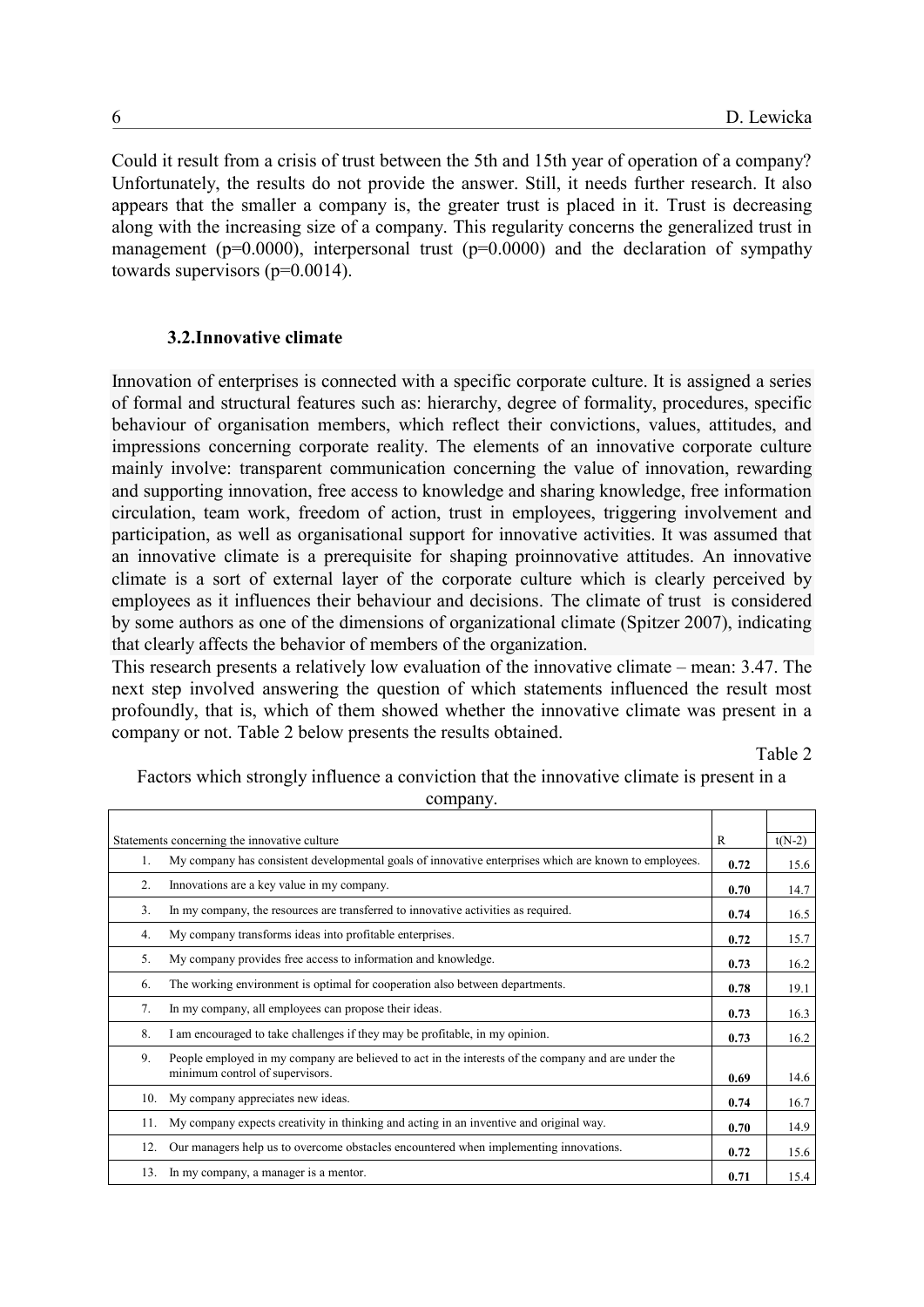| The impact of vertical trust in the proinnovation attitude of employees |  |
|-------------------------------------------------------------------------|--|
|                                                                         |  |

|  | Managers from my company have features of a leader supporting innovation.                                 | 0.73 | 16.0 |
|--|-----------------------------------------------------------------------------------------------------------|------|------|
|  | 15. If employees want to look for innovative solutions, managers support them in doing so.                | 0.72 |      |
|  | 16. My company has consistent developmental goals of innovative enterprises which are known to employees. | 0.72 |      |

Source: Author's own study

It appears that the strongest influence on a conviction that there is the innovative climate in the company is connected with a conviction that there are good conditions for cooperation between departments and the organisation of work is flexible enough to support innovation by proper work organisation. Also, a motivating impact is of importance, it involves: accepting new ideas, encouraging taking new challenges, providing conditions for suggesting ideas, access to knowledge and support from supervisors. The significant influence of supervisors' trust in subordinates is worth attention since it is a precondition for challenge-taking as well as taking moderate risk in the fundamental interest of the company. It can be said then that the description agrees with the description of an innovative enterprise found in literature.

The next analysis grouped statements concerning particular aspects of the innovative climate as before. The factors that influence it are as follows:

- access to knowledge (mean: 3.34),
- proinnovative work organisation (mean 3.44),
- consent to risk-taking (mean:  $3.14$ ),
- emphasis on client orientation (mean: 3.34),
- emphasis on long-term (strategic) thinking (mean: 2.98),
- $\bullet$  team work (mean: 3.54),
- motivation for innovation (mean: 3.53),
- supporting innovation by managers (mean 3.37),
- $\bullet$  innovative climate (mean: 3.14).

In the next step, it was verified whether there were statistically important dependences between particular areas and demographics. It turns out that women tend to assess the following areas lower than men: client orientation, motivation for innovation and the innovative climate ( $p=0.0464$ ). It may mean that women need (especially in these aspects) more explicit incentives and signals than men. It also appears that the youngest employees, up to 25 years old, as well as those between 25 and 35 years of age evaluate access to knowledge higher than older staff members (p=0.0238). The higher the education the informants had, the higher the analysed factors were rated; they involved: access to knowledge (p=0.0158), proinnovative work organisation (p=0.0158), and client orientation (0.0331).

Employees working in the service and commercial as well as industrial sectors are more prone to accepting risk in comparison to employees from the agricultural sector, and they also assess higher team work and managers' actions aimed at supporting innovation. Whereas client orientation is rated higher in the agricultural as well as service and commercial sectors than in the industrial one.

Interestingly, the longer time of operation on the market, the lower the following aspects under research are evaluated: access to knowledge, proinnovative work organisation, client orientation, team work, motivation for innovation, and manager's actions supporting innovation. Business entities which have been on the market for less than 5 years are rated highest. Moreover, workers in companies which employ up to 200 people evaluate the innovative climate higher than workers from enterprises with over 200 employees. The smaller a company is, the higher the following actions are assessed: aimed at motivating for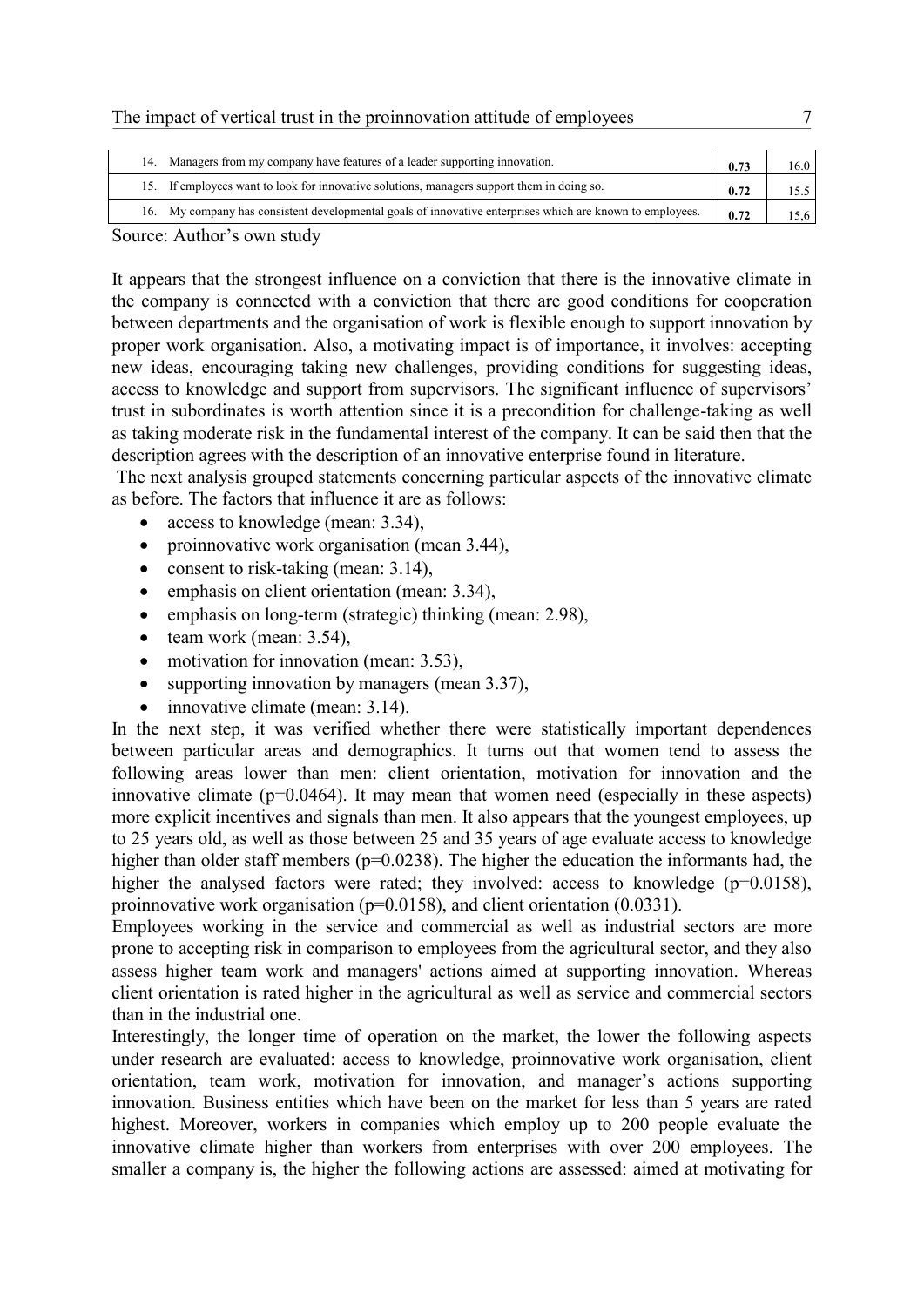innovation, client orientation and access to knowledge. Also, employees of companies with up to 49 people are more inclined to admit that their supervisors support innovation. The bigger a company is, the weaker a conviction of the informants that work organisation in a given business entity supports innovation.

#### **3.3.Relations between vertical trust and the innovative culture**

The aim of the next step of the research was to determine relations between the aspects of vertical trust and the aspects of the innovative climate. The results obtained are presented below.

Table3

|  | Spearman's rank correlation: areas of vertical trust vs. innovation areas |  |  |  |  |
|--|---------------------------------------------------------------------------|--|--|--|--|
|  |                                                                           |  |  |  |  |

|                                                            | R        | $t(N-2)$ |
|------------------------------------------------------------|----------|----------|
|                                                            | Spearman |          |
| Trust in management $&$ Motivation for innovation          | 0.69     | 0.0000   |
| Trust in management $&$ Manager who supports innovation    | 0.62     | 0.0000   |
| Information & Access to knowledge                          | 0.60     | 0.0000   |
| Information & Motivation for innovation                    | 0.59     | 0.0000   |
| Supervisor's competence & Team work                        | 0.51     | 0.0000   |
| Supervisor's competence $&$ Motivation for innovation      | 0.55     | 0.0000   |
| Interpersonal competence & Proinnovative work organisation | 0.63     | 0.0000   |
| Interpersonal competence & Team work                       | 0.61     | 0.0000   |
| Interpersonal competence & Motivation for innovation       | 0.74     | 0.0000   |
| Interpersonal competence & Manager who supports innovation | 0.60     | 0.0000   |
| Liking & Motivation for innovation                         | 0.62     | 0.0000   |
| Liking & Manager who supports innovation                   | 0.57     | 0.0000   |

Source: Author's own study

The results of the analysis prove that significant relations exist but they are of various intensity when it comes to vertical trust and the innovative climate. It appears that trust in management greatly influences such aspects as: motivation for innovation and a conviction that a supervisor supports innovative activities. According to the respondents, access to information is connected with access to knowledge as well as influences the level of motivation to take up innovative challenges.

Managerial competence of supervisors, such as, effective team management and taking right decisions have an influence on the assessment of team work conditions in the process of developing innovative solutions and motivation for innovation.

Interpersonal competence of a supervisor influences as many as four areas: motivation for innovation (significant dependence), team work, proinnovative work organisation, and a conviction that a supervisor supports innovation.

Positive relations with a supervisor (liking supervisors) refer to the level of motivation for innovation and a conviction that a supervisor supports innovation.

Therefore, it is not surprising that most factors do not affect a conviction (or the dependence is very weak) that people in an enterprise think and act in strategic terms. While it may be surprising that these factors only slightly (explicit but low dependence) influence a tendency to take risk; interpersonal competence of a supervisor has the strongest influence (R=0.40). Thus it might be concluded that keeping promises, fair assessment, showing interest in needs and problems, as well as speaking openly about problems are factors which build up the basis for risk taking.

All the aspects of vertical trust have an impact on the level of motivation for innovation that employees observe. Is this the aspect of the most profound influence on creating the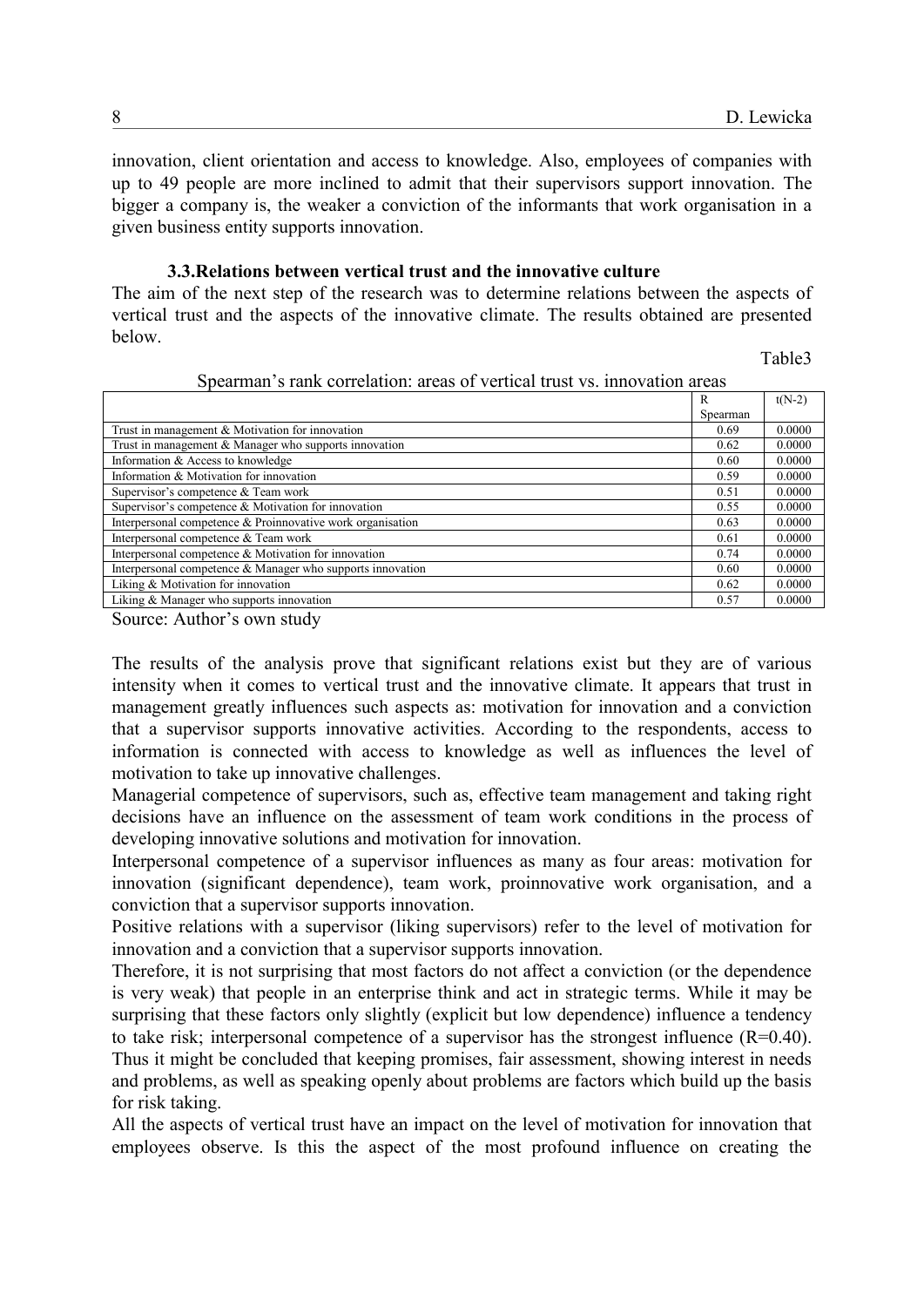innovative climate then? It seems that receiving support of various types from a supervisor in the process of creating innovation is the second most important factor.

Furthermore, in order to confirm the dependences, another analysis was conducted using the Anova Kruskal-Wallis test. An answer to a question concerning the level of trust in a supervisor was compared with specific aspects of the innovative climate. In all cases there is a statistically significant dependence  $p \le \alpha$  ( $p=0.00000$ ). The higher the relations with supervisors are rated, the higher specific parameters of the innovative climate are evaluated.

The research allows to formulate a statement that the innovative climate (culture) which supports proinnovative attitudes is mostly influenced by trust in supervisors(Sperman rank correlation R=0,74). The higher level of vertical trust causes higher evaluation of an innovative culture (figure1)



Fig. 1. Relations between vertical trust and an innovative culture Rys1. Związki pomiędy zaufaniem wertykalnym a innowacyjną kulturą Source: Author's own study

It was also supported by other authors' research (Zhang et al., 2008; Tzafrir and Eitam-Meilik, 2005). Employee-manager relations are the main area of change in enterprises that are going to improve their competitiveness by the increase in innovativeness.

#### **Conclusions**

The article attempts to analyse the sources of competitiveness of the enterprises based on knowledge. Strong and medium-sized level of trust can be a source of competitive advantage (Ciancutti Steding 2001).Trust seems to be a critical success factor on most accounts inside and outside the organization. As indicated by Aburdene (2005), trust and honesty, translate directly into revenue, profit and prosperity.

The results obtained confirm that a relation between vertical trust and the innovative culture (climate) does exist in an enterprise. The research results suggest that supervisor's actions play a significant role in motivating others to take innovative actions and support them.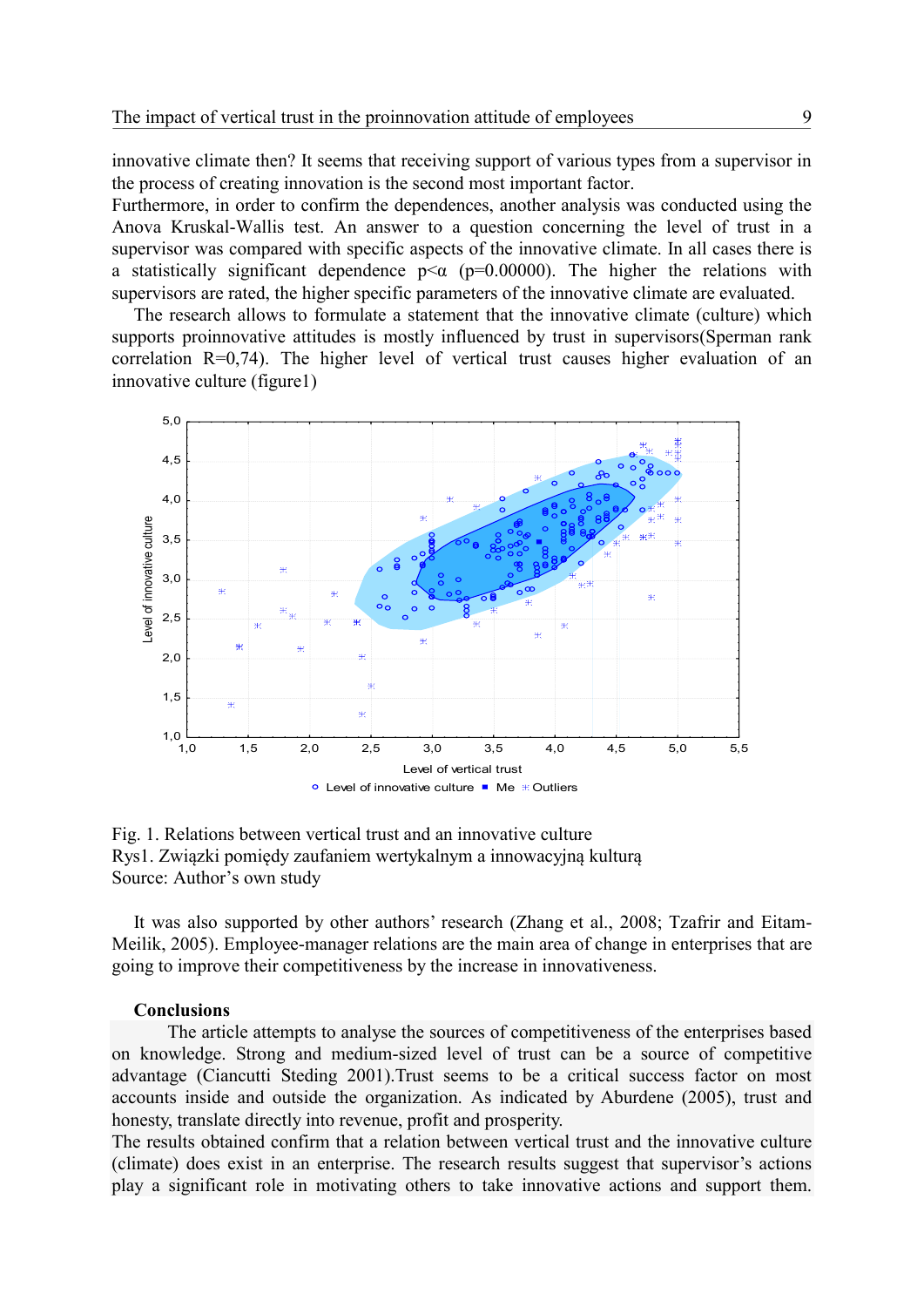Managers are seen as creators of changes in companies and the most important role models. Their main task is to build up a creative climate within an organisation. In the case of supporting innovation by supervisors it is not only a management style that is essential but also their personal features such as, creativity, tolerating uncertainty and cognitive passion. One of the features of effective managers is the so-called "openness to innovation".

Moreover, the results show that vertical trust is connected with a conviction that a supervisor is fair and honest towards subordinates, makes right decisions, is a likeable person and has well developed interpersonal skills. Vertical trust is highest in companies which are relatively short on the market - up to 5 years - and in small companies. The level of trust decays with the company's size. What is more, it can also be stated that men are more prone to trusting their supervisors in some aspects than women. What is more, employees from the industrial sector rate lowest the different aspects of trust in supervisors as compared to workers from other sectors.

The most essential factors which influence a conviction that there is the innovative culture (climate) in a company is a conviction that there are good conditions for cooperation between departments and the organisation of work is flexible enough to support innovation by proper work organisation. Many authors emphasise the significance of cooperation in the sense of sharing information and providing support when fulfilling tasks (Wojtczuk- Turek 2009). Competition and conflict are also mentioned as factors which trigger innovation (Sułkowski 2002). However, it is hard to imagine an innovative company where every department strives to pursue their own narrow interests. Cooperation and trust are conditions for free knowledge sharing, which is known to influence innovations since they are created as a result of solving real problems of various types. The innovative adhocracy culture identified and described by Quinn and Cameron, is characterized by a fast adjustment to changing conditions and flexibility, emphasis on non-stereotypical solutions, and it assumes flexible work organisation and putting all efforts to innovative activities. There is also a tendency according to which the smaller a company is and the shorter on the market it operates, the more often it is perceived by workers as developing the innovative climate in comparison to larger business entities with longer experience.

The results achieved are not representative in statistical terms but they allow for a general diagnosis and to find out what tendencies there are in the area under research. The conclusions drawn from the collected statistical materials may constitute a basis for more comprehensive research. A possible direction of such research is to determine the correlation between vertical trust, involvement and innovation achievements of employees, as well as the relation between style of leadership and vertical trust. The results may also provide guidelines on how to build trust in business, and directions for managerial skills development.

Bibliography

- 1. Aburdene P. Megatrends 2010: The Rise of Conscious Capitalism Charlottesville: Hampton Roads.
- 2. Ciancutti, A., Steding, T.: Built on trust: Gaining competitive advantage in any organization. Chicago,Contemporary Books, 2001.
- 3. Dirks, T. K., Ferrin, D. L.: Trust in leadership: meta-analytic findings and implications for research and practice, "Journal of Applied Psychology", Vol. 87, pp. 611-28, 2002.
- 4. Drucker P. F.: Managin Oneself", "Harvard Business Review", No. 3,1999.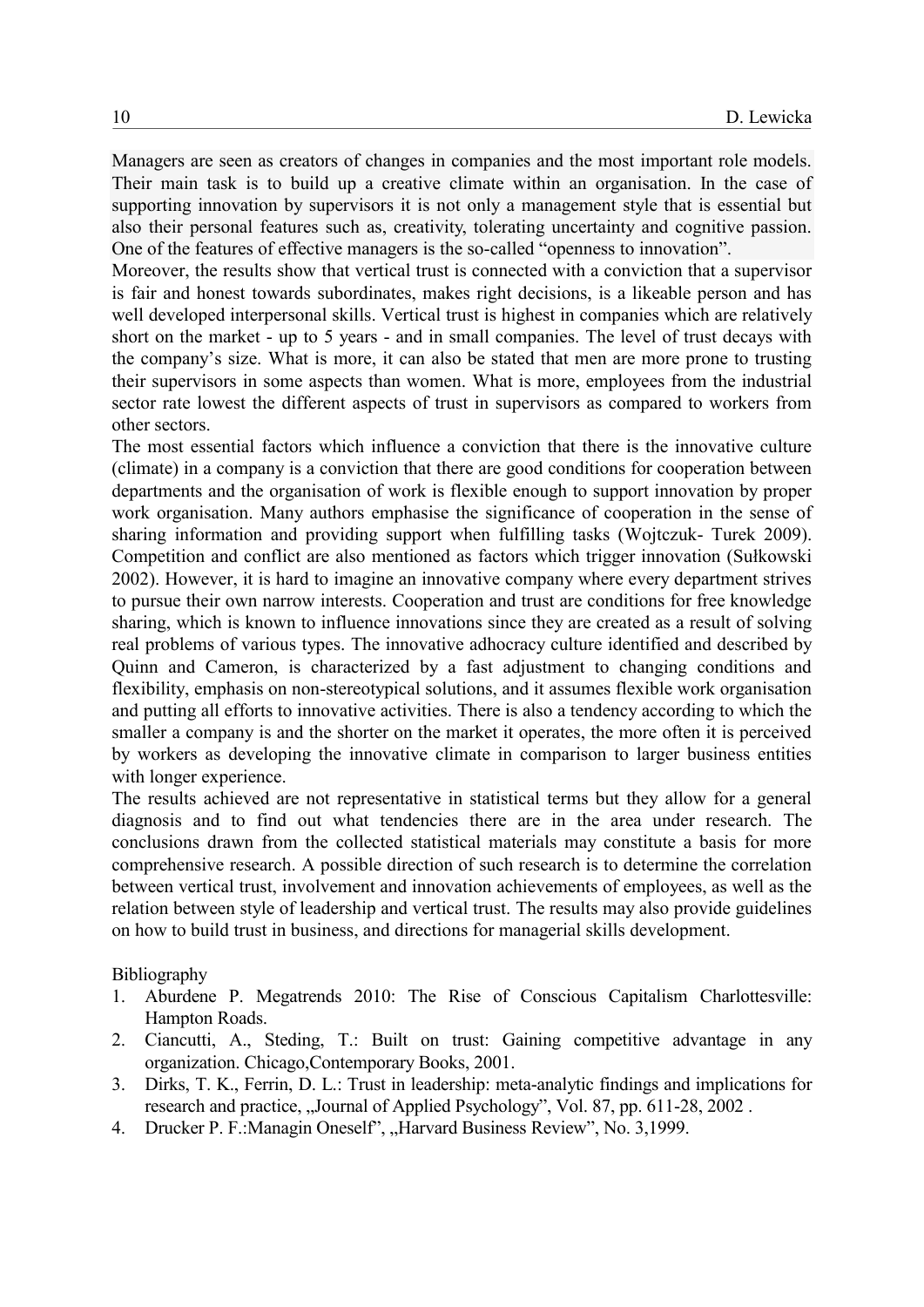- 5. Gomez C., Rosen, B.: The leader-member exchange as a link between managerial trust and employee empowerment. "Group and Organization Management". March, Vol 26 (1): 53-69, 2001.
- 6. Grudzewski W.M., Hejduk I.K., Sankowska A., Wańtuchowicz M.: Zarządzanie zaufaniem w przedsiębiorstwie, Oficyna Publishing House, Krakow, 2009.
- 7. Joseph E.E.,: Winston B.E. A correlation of servant leadership, leader trust, and organizational trust, "Leadership & Organization Development Journal", Vol. 26 Iss: 1,  $pp.6 - 22, 2005.$
- 8. Hetherington K.: [Expressions of Identity: Space, Performance, Politics,](http://www.goodreads.com/book/show/908123.Expressions_of_Identity) Sage Publications by [Kevin Hetherington,](http://www.goodreads.com/author/show/464842.Kevin_Hetherington)1998.
- 9. Allen, N.J.: Meyer, J.P.: The measurement and antecedens of affective, continuance, and normative commitment to the organization, Journal of Occupational Psychology", Vol. 63, pp. 1-18,1990.
- 10. Herting S. R.: A curvilinear model of trust and innovation with implications for China's transition, "Chinese Public Administration Review" , No 1(2/4) pp.291-306,2002.
- 11. Holton J.A.: Building trust and collaboration in a virtual team, "Team Performance Management", Vol. 7 Iss: 3/4, pp.36 – 47, 2001.
- 12. Hosmer, L.T.: Trust: the connecting link between organizational theory and philosophical ethics", "Academy of Management Review", No. 20(2), pp. 379-403,1995.
- 13. Lane, C.: Theories and Issues in the Study of Trust, (Ed.) Lane, C. and Bachmann, R., Trust Within and Between Organizations: Conceptual Issues and and Empirical Applications, Oxford Universiyty Press, Oxford, 1-30, 2000.
- 14. Lewicki, R.J., Bunker, B.B.: Developing and maintaining trust in work relationships. In R.M. Kramer & T.R. Tyler (Ed.), Trust in organizations: Frontiers of theory and research Thousand Oaks, CA: Sage Publications, pp.114-139,1996.
- 15. Loon Hoe, S.: Is interpersonal trust a necessary condition for organisational learning?, "Journal of Organisational Transformation and Social Change", Vol. 4 (2), pp. 149–156, 2007.
- 16. Mayer, R. C., Davis, J. H., Schoorman, D.: An integrative model of organizational trust, "Academy of Management Review", Vol. 20, pp.709-34,1995.
- 17. McAllister, D.J.: Affect- and cognition-based trust as foundations for interpersonal cooperation in organizations. "Academy of Management Journal", 38(1), 24-59, 1995.
- 18. McElroy, M.W.: Social Innovation Capital, "Journal of Intellectual Capital", Vol. 3 (1), pp. 30–39,2002.
- 19. Mishra, J., Morrissey, M.A.: Trust in employee/employer relationships: A survey of West Michigan Managers, "Public Management", Vol. 19 (4), pp. 443-485, 1990.
- 20. Oxendine, A., Borgida, E., Sullivan, J. L. and Jeckson, M. S.: The importance of trust and Community in Developing and Maintaining a community Electronic Network. "The International Journal of Human-Computer Studies", Vol. 58: 671-696,2003.
- 21. Paliszkiewicz, J.: Orientacja na zaufanie w przedsiębiorstwach", [\(www.ptzp.org.pl/files/konferencje/kzz/artyk\\_pdf\\_2011/082.pdf\)](http://www.ptzp.org.pl/files/konferencje/kzz/artyk_pdf_2011/082.pdf),2001.
- 22. Putnam R., Bowling A.: The Collapse and Revival of American Community New York: Simon & Schuster, 2000.
- 23. Sako M. Does trust Improve Business Performance? in:Organizational Trust (Ed.) Kramer R. M. Oxford University Press, Oxford pp.267-292,2006.